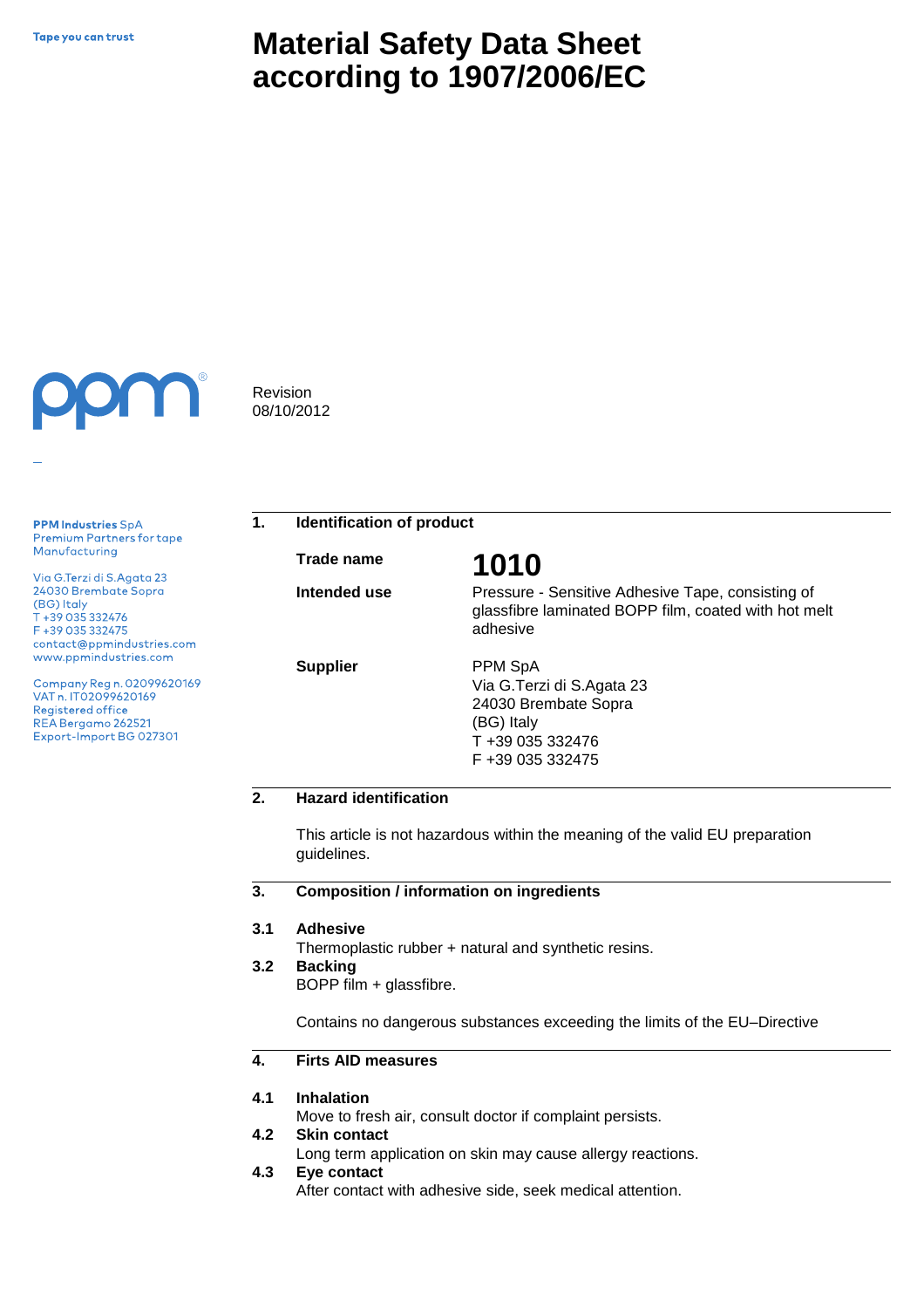UI I

### **4.4 Ingestion**

Rinse the mouth.Drink glasses of water. If adverse health effects develop seek medical attention.

#### **5. Fire fighting measures**

- **● Suitable extinguishing media** All common extinguishing agents are suitable.
- **● Special protection equipment for firefighters**  Wear self-contained breathing apparatus. Wear protective equipment.
- **● Hazardous combustion products** Carbon monoxide, carbon oxides.

### **6. Accidental release measures**

Pick up the rolls, pack them again and send to waste disposal the damaged material, according to the laws in force.

### **7. Handling and storage**

- **●** No particular precaution needed during manipulation of the product.
- **●** This article has to be stored, preferably, at a room temperature ranging between 15 and 25°C
- **8. Exposure controls / personal protection**
	- **● No special particular measures needed to face exposure to this article.**
	- **● General protection and hygiene measures**  Do not eat or smoke while working.

### **9. Physical and chemical properties**

Reference has to be made to the relevant technical sheet available on request.

#### **10. Stability and reactivity**

### **10.1 Conditions to avoid**

No decomposition if used according to specifications.

**10.2 Hazardous decomposition products**

In case of fire, smoke as well as carbon dioxide, carbon oxide may arise.

### **11. Toxicological information**

### **General toxicological information**

This article does not contain any toxical substances; to the best of our knowledge no harmful effects are to be expected if the product is handled and used properly.

**12. Ecological information**

### **General ecological information**

Do not empty into drains, soil or water.